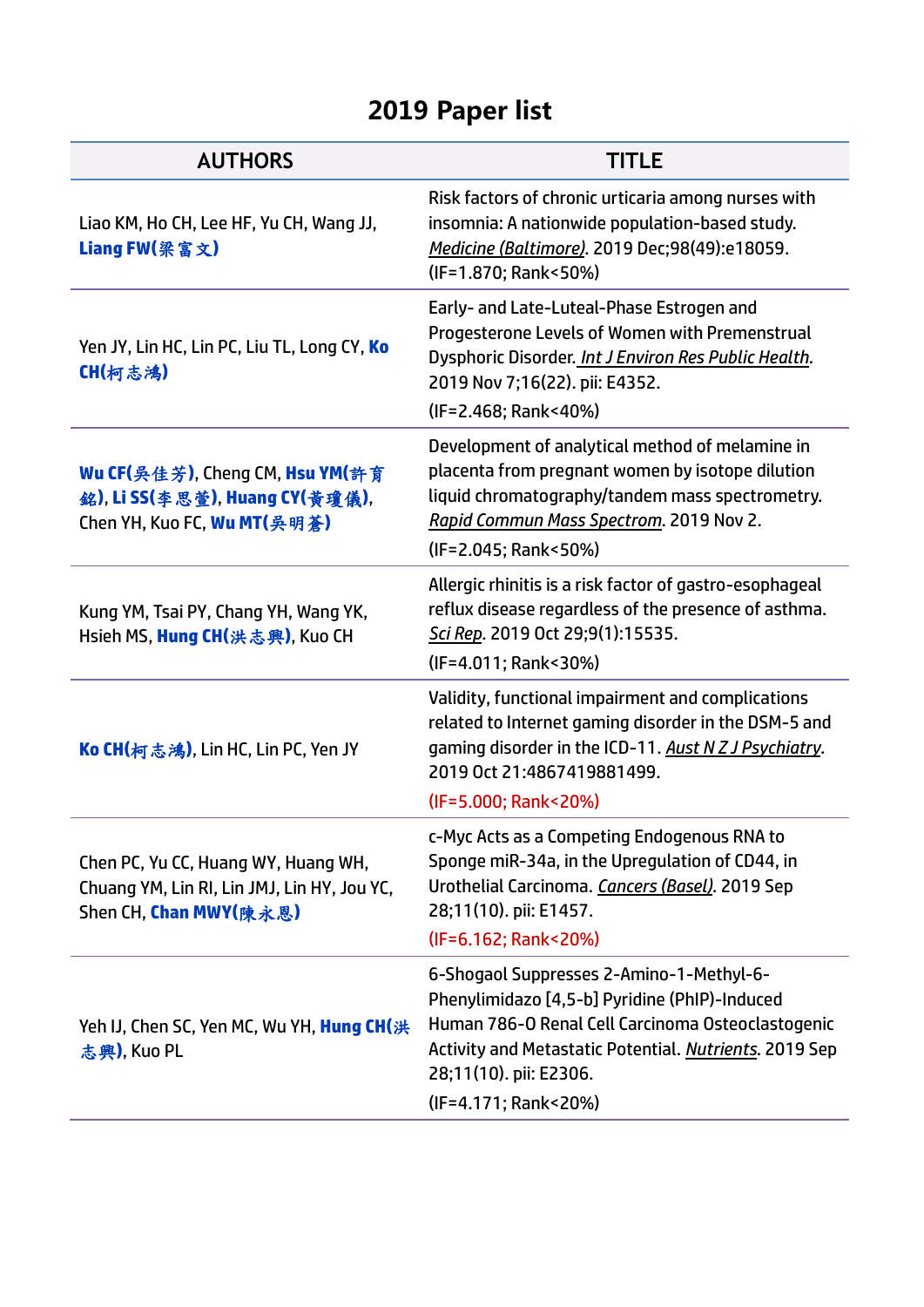| Nagappan S, Tsai PC, Devendran S,<br>Alagarsamy V, Ponnusamy VK(庫碼)                                         | Enhancement of biofuel production by microalgae<br>using cement flue gas as substrate. Environ Sci Pollut<br>Res Int. 2019 Sep 11.<br>(IF=2.914; Rank<40%)                                                                                                                                                                 |
|-------------------------------------------------------------------------------------------------------------|----------------------------------------------------------------------------------------------------------------------------------------------------------------------------------------------------------------------------------------------------------------------------------------------------------------------------|
| Pasupuleti RR, Tsai PC, Lin PD, Wu MT(吳明<br>蒼), Ponnusamy VK(庫碼)                                            | Rapid and Sensitive Analytical Procedure for<br><b>Biomonitoring of Organophosphates Pesticides'</b><br>Metabolites in Human Urine Samples using Vortex<br>-Assisted Salt-Induced Liquid-Liquid Microextraction<br>Technique Coupled with UHPLC-MS/MS. Rapid<br>Commun Mass Spectrom. 2019 Aug 30.<br>(IF=2.045; Rank<50%) |
| Yeh IJ, Wang TY, Lin JC, Lin TJ, Chang JS, Yen<br>MC, Liu YH, Wu PL, Chen FW, Shih YL, Peng<br>CY(彭瓊瑜)      | Optimal Regimen of N-Acetylcysteine on Chromium<br>-Induced Renal Cell Damage. Metabolites. 2019 Aug<br>$28;9(9)$ .<br>(IF=3.303; Rank<50%)                                                                                                                                                                                |
| Su H, Yeh IJ, Wu YH, Jiang ZH, <b>Shiea J</b> (謝建<br>台), Lee CW(李啟偉)                                        | Rapid identification of organophosphorus pesticides<br>on contaminated skin and confirmation of adequate<br>decontamination by ambient mass spectrometry in<br>emergency settings. Rapid Commun Mass Spectrom.<br>2019 Aug 28.<br>(IF=2.045; Rank<50%)                                                                     |
| Chen CC, <b>Chen PS(</b> 陳培詩), Yang CY                                                                      | Relationship between fine particulate air pollution<br>exposure and human adult life expectancy in Taiwan.<br>J Toxicol Environ Health A. 2019;82(14):826-832.<br>(IF=2.649; Rank<30%)                                                                                                                                     |
| Hsieh CY, <b>Wang SL(</b> 王淑麗), Fadrowski JJ,<br>Navas-Acien A, Kuo CC                                      | Urinary Concentration Correction Methods for Arsenic,<br>Cadmium, and Mercury: a Systematic Review of<br>Practice-Based Evidence. Curr Environ Health Rep.<br>2019 Sep;6(3):188-199.                                                                                                                                       |
| <b>Peng CY(彭瓊瑜), Tsai EM, Kao TH, Lai TC,</b><br>Liang SS, Chiu CC, Wang TN                                 | Canned food intake and urinary bisphenol a<br>concentrations: a randomized crossover intervention<br>study. <i>Environ Sci Pollut Res Int</i> . 2019 Sep;26(27):<br>27999-28009.<br>(IF=2.914; Rank<40%)                                                                                                                   |
| Tsai YC(蔡宜純), Wu CF(吳佳芳), Liu CC(劉<br>家駒), Hsieh TJ(謝翠娟), Lin YT, Chiu YW,<br>Hwang SJ, Chen HC, Wu MT(吳明蒼) | Urinary Melamine Levels and Progression of CKD. Clin<br>J Am Soc Nephrol. 2019 Aug 7;14(8):1133-1141.<br>(IF=6.243; Rank<10%)                                                                                                                                                                                              |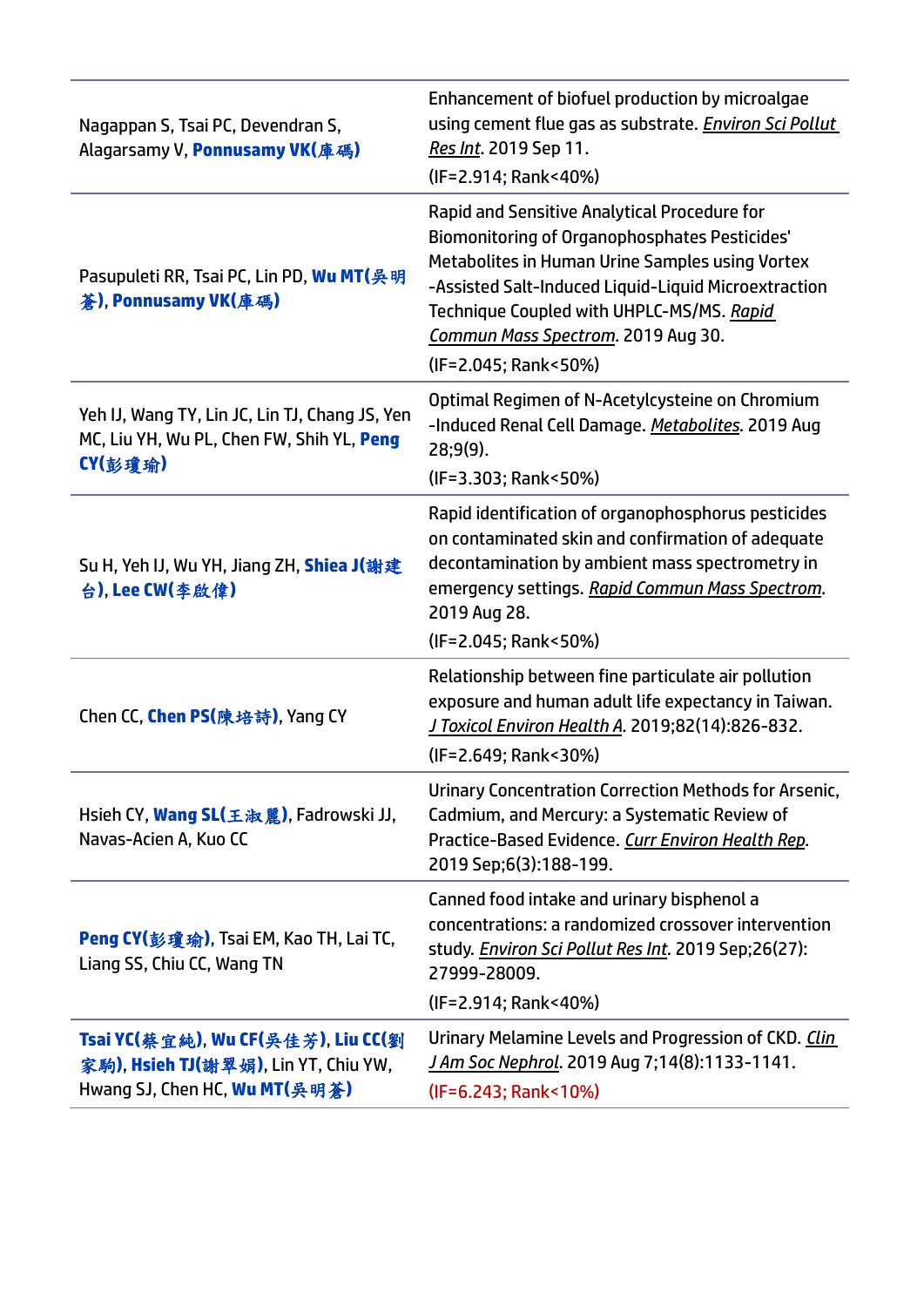| Ramalingam M, <b>Ponnusamy VK(</b> 庫碼),<br>Sangilimuthu SN                                                          | Electrochemical determination of 4-nitrophenol in<br>environmental water samples using porous graphitic<br>carbon nitride-coated screen-printed electrode.<br><b>Environ Sci Pollut Res Int. 2019 May 31.</b><br>(IF=2.914; Rank<40%)                   |
|---------------------------------------------------------------------------------------------------------------------|---------------------------------------------------------------------------------------------------------------------------------------------------------------------------------------------------------------------------------------------------------|
| Rao MPC, Kulandaivelu K, Ponnusamy<br><b>VK(庫碼), Wu JJ, Sambandam A</b>                                             | Surfactant-assisted synthesis of copper oxide<br>nanorods for the enhanced photocatalytic<br>degradation of Reactive Black 5 dye in wastewater.<br><b>Environ Sci Pollut Res Int. 2019 May 22.</b><br>(IF=2.914; Rank<40%)                              |
| Wang KC, Liu YC, El-Shazly M, Shih SP, Du<br>YC, Hsu YM(許育銘), Lin HY, Chen YC, Wu<br>YC, Yang SC, Lu MC             | The Antioxidant from Ethanolic Extract of Rosa<br>cymosa Fruits Activates Phosphatase and Tensin<br>Homolog In Vitro and In Vivo: A New Insight on Its<br>Antileukemic Effect. Int J Mol Sci. 2019 Apr 19;20(8).<br>pii: E1935.<br>(IF=4.183; Rank<30%) |
| Chuang YS, Wu MC, Wang YK, Chen YH, Kuo<br>CH, Wu DC, Wu MT(吳明蒼), Wu IC                                             | Risks of substance uses, alcohol flush response,<br>Helicobacter pylori infection and upper digestive tract<br>diseases-An endoscopy cross-sectional study.<br>Kaohsiung J Med Sci. 2019 Jun;35(6):341-349.<br>(IF=1.291; Rank<80%)                     |
| Wang YK, Chen WC, Lai YH, Chen YH, Wu<br>MT(吳明蒼), Kuo CT, Wang YY, Yuan SF, Liu<br>YP, Wu IC                        | Influence of Tea Consumption on the Development of<br>Second Esophageal Neoplasm in Patients with Head<br>and Neck Cancer. Cancers (Basel). 2019 Mar 19;11(3).<br>pii: E387.<br>(IF=6.162; Rank<20%)                                                    |
| Lin WT, Lee CY, Tsai S, Huang HL, Wu PW,<br>Chin YT, Seal DW, Chen T, Chao YY, Lee<br>CH(李建宏)                       | <b>Clustering of Metabolic Risk Components and</b><br>Associated Lifestyle Factors: A Nationwide Adolescent<br>Study in Taiwan. Nutrients. 2019 Mar 9;11(3). pii:<br>E584.<br>(IF=4.171; Rank<20%)                                                      |
| Tsou HH, Hu CH, Liu JH, Liu CJ, Lee CH(李建<br>$\hat{\mathcal{K}}$ ), Liu TY, Wang HT                                 | Acrolein Is Involved in the Synergistic Potential of<br>Cigarette Smoking- and Betel Quid Chewing-Related<br>Human Oral Cancer. Cancer Epidemiol Biomarkers<br>Prev. 2019 May;28(5):954-962.<br>(IF=5.057; Rank<30%)                                    |
| <b>Lin YC(</b> 林宜静), Chen YC, Hsiao HP, Kuo CH,<br><b>Chen BH(</b> 陳百薰), Chen YT, Wang SL, Tsai<br>ML, Hung CH(洪志興) | The effects of acarbose on chemokine and cytokine<br>production in human monocytic THP-1 cells.<br>Hormones (Athens). 2019 Jun;18(2):179-187.                                                                                                           |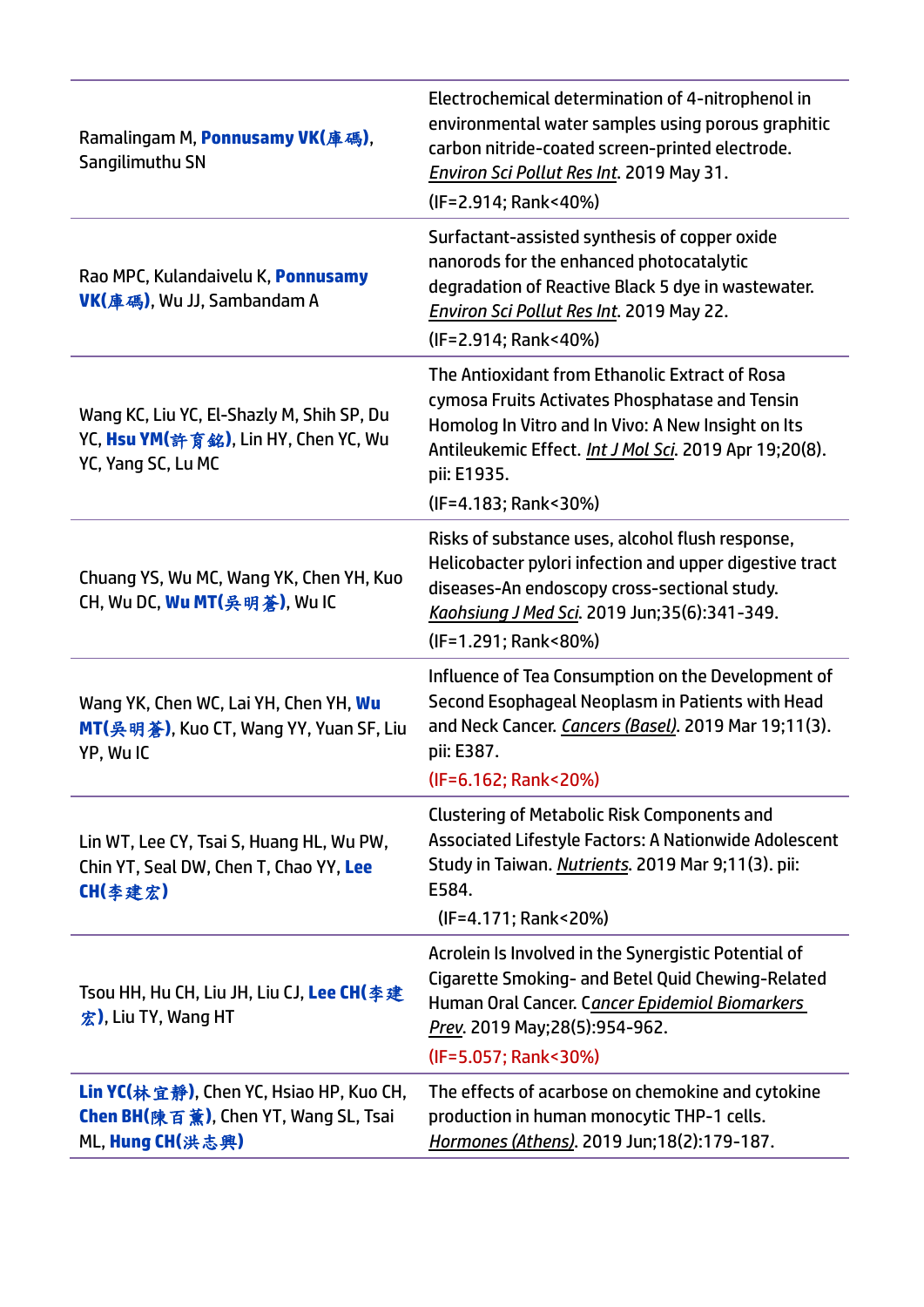| Hu J, Oken E, Aris IM, Lin PD(林碧憶), Ma Y,<br>Ding N, Gao M, Wei X, Wen D                             | Dietary Patterns during Pregnancy Are Associated<br>with the Risk of Gestational Diabetes Mellitus:<br><b>Evidence from a Chinese Prospective Birth Cohort</b><br>Study. Nutrients. 2019 Feb 15;11(2). pii: E405.<br>(IF=4.171; Rank<20%)                                                                 |
|------------------------------------------------------------------------------------------------------|-----------------------------------------------------------------------------------------------------------------------------------------------------------------------------------------------------------------------------------------------------------------------------------------------------------|
| Kant R, Yen CH, Hung JH, Lu CK, Tung CY,<br>Chang PC, Chen YH, Tyan YC(田育彰), Chen<br>YA              | Induction of GNMT by 1,2,3,4,6-penta-O-galloyl-<br>beta-D-glucopyranoside through proteasome-<br>independent MYC downregulation in hepatocellular<br>carcinoma. Sci Rep. 2019 Feb 13;9(1):1968.<br>(IF=4.011; Rank<30%)                                                                                   |
| Wu MT(吳明蒼), Lin PC, Pan CH, Peng<br>CY(彭瓊瑜)                                                          | Risk assessment of personal exposure to polycyclic<br>aromatic hydrocarbons and aldehydes in three<br>commercial cooking workplaces. Sci Rep. 2019 Feb<br>7;9(1):1661.<br>(IF=4.011; Rank<30%)                                                                                                            |
| Lin PD(林碧憶), Bromage S, Mostofa MG,<br>Rahman M, Allen J, Oken E, Kile ML,<br>Christiani DC          | Mediating role of arsenic in the relationship between<br>diet and pregnancy outcomes: prospective birth<br>cohort in Bangladesh. Environ Health. 2019 Feb 6;18<br>(1):10.<br>(IF=4.403; Rank<20%)                                                                                                         |
| Chou CK, Huang HW, Yang CF, Dahms HU(譚<br>漢詩), Liang SS, Wang TN, Kuo PL, Hsi E,<br>Tsai EM, Chiu CC | Reduced camptothecin sensitivity of estrogen<br>receptor-positive human breast cancer cells following<br>exposure to di(2-ethylhexyl)phthalate (DEHP) is<br>associated with DNA methylation changes. <i>Environ</i><br>Toxicol. 2019 Apr;34(4):401-414.<br>(IF=2.649; Rank<50%)                           |
| Chen CJ, Chou PA, Huang MS, Liu YP(劉子<br>鹏)                                                          | Low TIP30 Protein Expression is Associated with a<br><b>High Risk of Metastasis and Poor Prognosis for</b><br>Non-Small-Cell Lung Cancer. J Clin Med. 2019 Jan 12;<br>8(1). pii: E83.<br>(IF=5.688; Rank<10%)                                                                                             |
| Ramalingam M, <b>Ponnusamy VK(</b> 庫碼),<br>Sangilimuthu SN                                           | A nanocomposite consisting of porous graphitic<br>carbon nitride nanosheets and oxidized multiwalled<br>carbon nanotubes for simultaneous stripping<br>voltammetric determination of cadmium(II),<br>mercury(II), lead(II) and zinc(II). Mikrochim Acta. 2019<br>Jan 9;186(2):69.<br>(IF=1.050; Rank<60%) |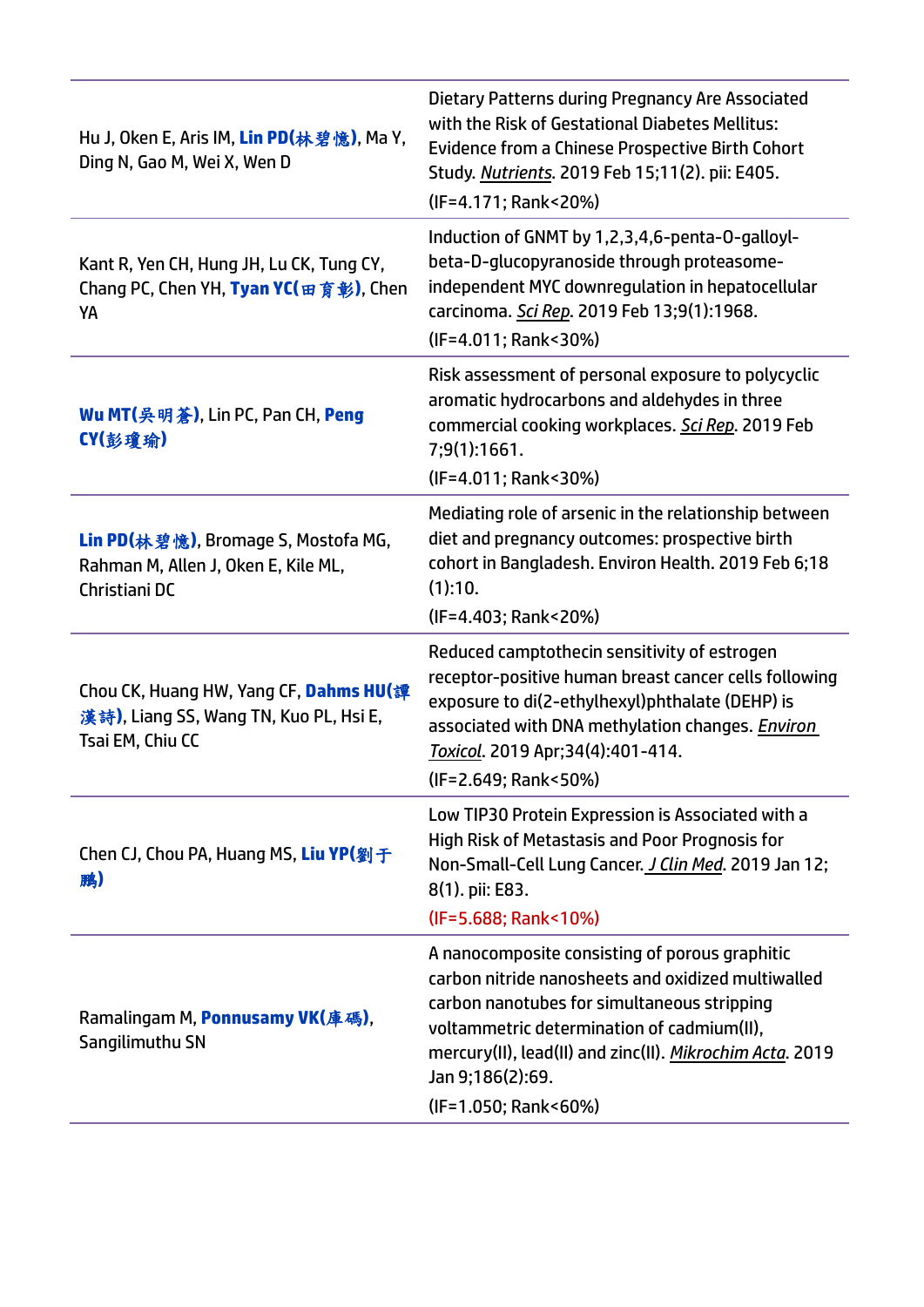| Liao KW, Pan WH, Liou SH, Sun CW, Huang<br>PC(黄柏菁), Wang SL                                                                                                                                                 | Levels and temporal variations of urinary lead,<br>cadmium, cobalt, and copper exposure in the general<br>population of Taiwan. Environ Sci Pollut Res Int. 2019<br>Feb;26(6):6048-6064.<br>(IF=2.914; Rank<40%)                                                                                               |
|-------------------------------------------------------------------------------------------------------------------------------------------------------------------------------------------------------------|----------------------------------------------------------------------------------------------------------------------------------------------------------------------------------------------------------------------------------------------------------------------------------------------------------------|
| Cheng FHC, Lin HY, Hwang TW, Chen YC,<br>Huang RL, Chang CB, Yang W, Lin RI, Lin CW,<br>Chen GCW, Mai SY, Lin JMJ, Chuang YM,<br>Chou JL, Kuo LW, Li C, Cheng ASL, Lai HC,<br>Wu SF, Tsai JC, Chan MWY(陳永恩) | E2F6 functions as a competing endogenous RNA, and<br>transcriptional repressor, to promote ovarian cancer<br>stemness. Cancer Sci. 2019 Mar;110(3):1085-1095.<br>(IF=4.715; Rank<30%)                                                                                                                          |
| Hung CH(洪志興), Lin YC, Chang YH, Lin YC,<br>Huang HY, Yeh WJ, Wu TY, Hou MF                                                                                                                                  | The effect of NSAIDs exposure on breast cancer risk in<br>female patients with autoimmune diseases. Eur J<br>Cancer Prev. 2019 Sep;28(5):428-434.<br>(IF=2.330; Rank<80%)                                                                                                                                      |
| Lin PC, Peng CY(彭瓊瑜), Pan CH, Lin PD(林<br>碧憶), Wu MT(吳明蒼)                                                                                                                                                   | Gender differences and lung cancer risk in<br>occupational chefs: analyzing more than 350,000<br>chefs in Taiwan, 1984-2011. Int Arch Occup Environ<br>Health. 2019 Jan;92(1):101-109.<br>(IF=4.403; Rank<20%)                                                                                                 |
| Hsieh CJ, Chang YH, Hu A, Chen ML, Sun CW,<br>Situmorang RF, Wu MT(吳明蒼), Wang<br><b>SL(王淑麗), TMICS study group.</b>                                                                                         | Personal care products use and phthalate exposure<br>levels among pregnant women. Sci Total Environ.<br>2019 Jan 15;648:135-143.<br>(IF=5.589; Rank<20%)                                                                                                                                                       |
| Huang HL, Peng WD, Lin YC, Lee CH(李建<br>宏), Hu CY, Huang ST                                                                                                                                                 | Gender-specific factors associated with the suicidal<br>ideation of children in Taiwan: A large-scale<br>cross-sectional study. Int J Psychol. 2019<br>Feb;54(1):53-60.<br>(IF=1.608; Rank<40%)                                                                                                                |
| Lin YC, Chang CS, Ho PS, Lee CH(李建宏),<br>Chen JH, Huang HL                                                                                                                                                  | Immigrant <sup>-</sup> Native Differences in Sugar-Sweetened<br>Beverage and Snack Consumption and Preventive<br><b>Behaviors Associated with Severe Early Childhood</b><br>Caries: A Large-Scale Survey in Taiwan. Int J Environ<br>Res Public Health. 2019 Mar 22;16(6). pii: E1047.<br>(IF=2.468; Rank<40%) |
| <b>Lin YC(</b> 林宜静), Lee HH, Tseng SC, Lin KD,<br>Tseng LP, Lee JF, Lee YH, Chen BH(陳百薰)                                                                                                                    | Quantitation of serum 25(OH)D2 and 25(OH)D3<br>concentrations by liquid chromatography tandem<br>mass spectrometry in patients with diabetes mellitus.<br><u>J Food Drug Anal</u> . 2019 Apr;27(2):510-517.<br>(IF=4.176; Rank<10%)                                                                            |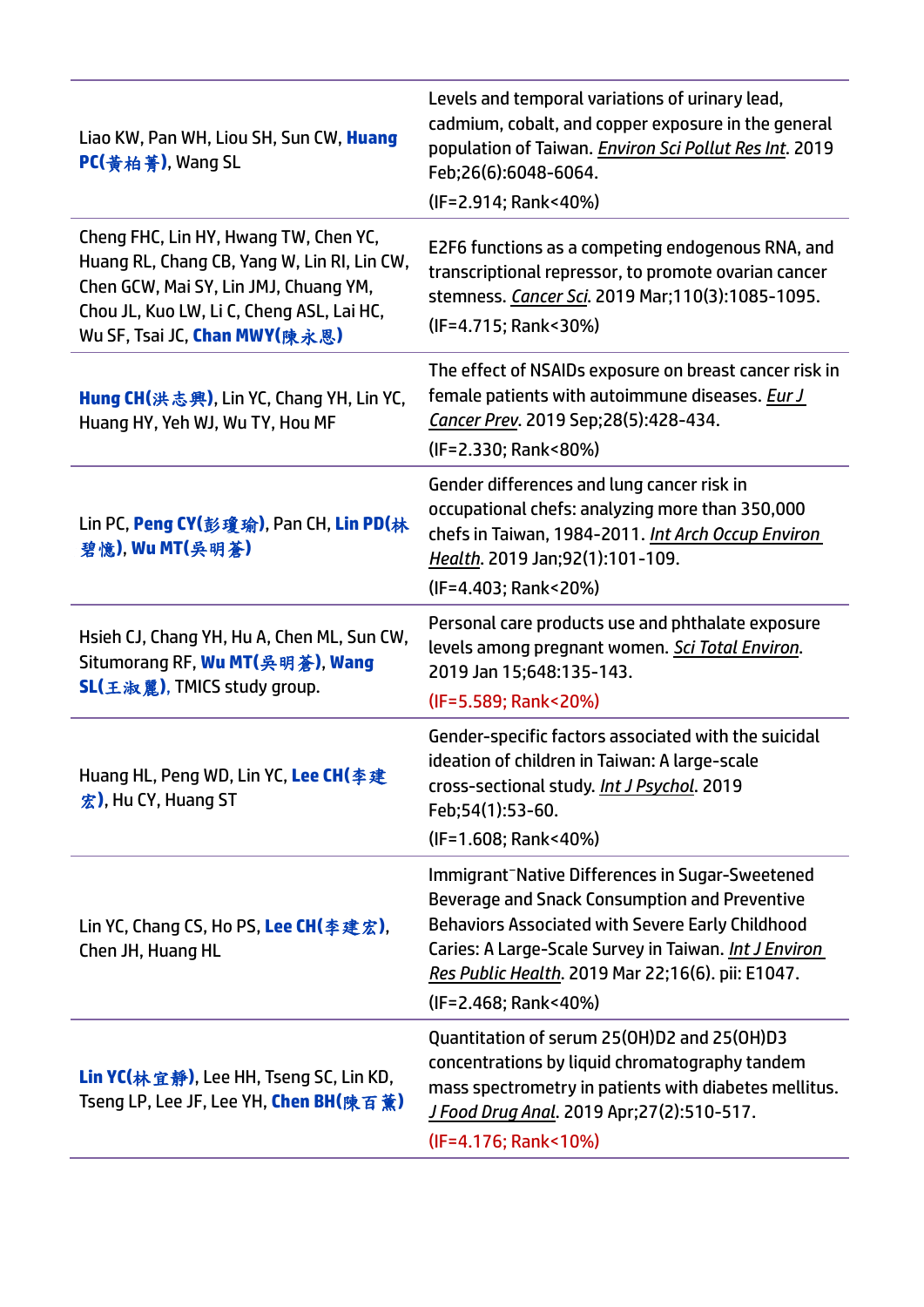| Feng MC, Lin YC, Chang YH, Chen CH, Chiang<br>HC, Huang LC, Yang YH, Hung CH(洪志興)                         | The Mortality and the Risk of Aspiration Pneumonia<br>Related with Dysphagia in Stroke Patients. J Stroke<br>Cerebrovasc Dis. 2019 May; 28(5): 1381-1387.<br>(IF=1.646; Rank<80%)                                                                                         |
|-----------------------------------------------------------------------------------------------------------|---------------------------------------------------------------------------------------------------------------------------------------------------------------------------------------------------------------------------------------------------------------------------|
| <b>Lin YC(</b> 林宜静), Chen YC, Kuo CH, Chang YH,<br>Huang HY, Yeh WJ, Wu TY, Huang MY, Hung<br>CH(洪志興)     | Antibiotic exposure and asthma development in<br>children with allergic rhinitis. <i>J Microbiol Immunol</i><br>Infect. 2019 Jun 26. pii: S1684-1182(18)30215-9.<br>(IF=2.455; Rank<60%)                                                                                  |
| Sambandan E, Kathavarayan T, Sellappan<br>S, Shiea J, Ponnusamy VK(庫碼)                                    | Identification and characterization of unknown<br>degradation impurities in beclomethasone<br>dipropionate cream formulation using HPLC, ESI-MS<br>and NMR. J Pharm Biomed Anal. 2019 Apr<br>15;167:123-131.<br>(IF=2.983; Rank<30%)                                      |
| Ponnusamy VK(庫碼), Nguyen DD,<br>Dharmaraja J, Shobana S, Banu JR, Saratale<br>RG, Chang SW, Kumar G       | A review on lignin structure, pretreatments,<br>fermentation reactions and biorefinery potential.<br>Bioresour Technol. 2019 Jan; 271: 462-472.<br>(IF=6.669; Rank<5%)                                                                                                    |
| Ganesan S, Amirthalingam M, Arivalagan P,<br>Govindan S, Palanisamy S, Lingassamy AP,<br>Ponnusamy VK(庫碼) | Absolute removal of ciprofloxacin and its degraded<br>byproducts in aqueous solution using an efficient<br>electrochemical oxidation process coupled with<br>adsorption treatment technique. <i>J Environ Manage</i> .<br>2019 Sep 1;245:409-417.<br>(IF=4.865; Rank<20%) |
| Chiang CH, Lee HH, Chen BH(陳百薰), Lin<br>YC(林宜静), Chao YY, Huang YL                                        | Using ambient mass spectrometry and LC-MS/MS for<br>the rapid detection and identification of multiple illicit<br>street drugs. J Food Drug Anal. 2019 Apr;27(2): 439<br>$-450.$<br>(IF=4.176; Rank<10)                                                                   |
| Su H, Lin YP, Yang SC, Kuo CH, Wu DC, Shiea<br>J(謝建台), Lee CW(李啟偉)                                        | Rapid detection of non-volatile household pesticides<br>in drained gastric juice by ambient mass spectrometry<br>for emergency management. Anal Chim Acta. 2019<br>Aug 20;1066:69-78.<br>(IF=5.256; Rank<20%)                                                             |
| Cheng SC, Bhat SM, Lee CW, Shiea J(謝建<br>슴)                                                               | Simple interface for scanning chemical compounds on<br>developed thin layer chromatography plates using<br>electrospray ionization mass spectrometry. Anal Chim<br>Acta. 2019 Feb 21;1049:1-9.<br>(IF=5.256; Rank<20%)                                                    |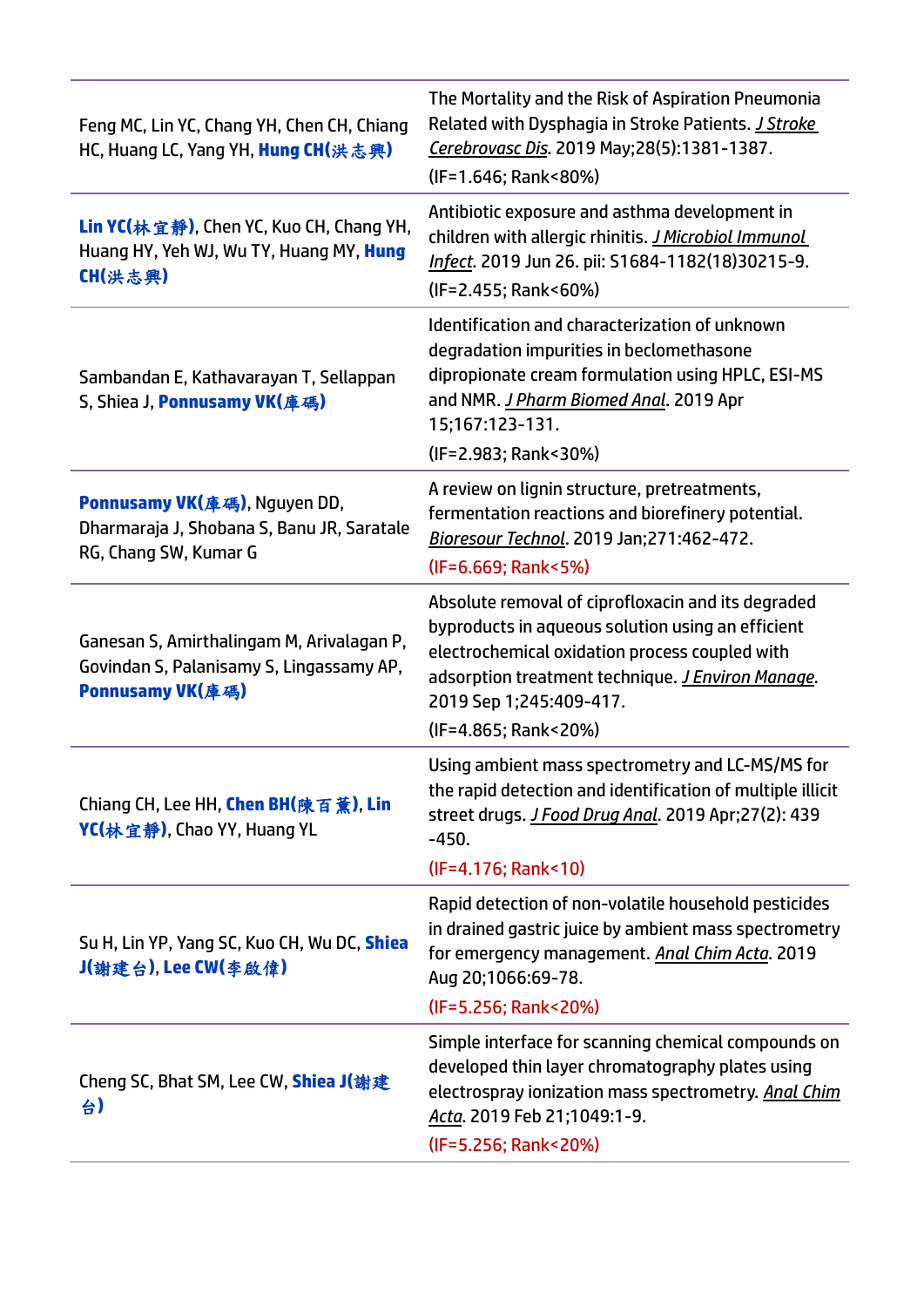| Su H, Liu KT, Chen BH, Lin YP, Jiang YM, Tsai<br>YH, Chang FR, Shiea J(謝建台), Lee CW(李<br>啟偉)    | Rapid identification of herbal toxins using<br>electrospray laser desorption ionization mass<br>spectrometry for emergency care. J Food Drug Anal.<br>2019 Apr; 27(2): 415-427.<br>(IF=4.176; Rank<10%)                                               |
|-------------------------------------------------------------------------------------------------|-------------------------------------------------------------------------------------------------------------------------------------------------------------------------------------------------------------------------------------------------------|
| Chen M, Yang MH, Chang MM, Tyan YC(田育<br>彰), Chen YA                                            | Tumor suppressor gene glycine N-methyltransferase<br>and its potential in liver disorders and hepatocellular<br>carcinoma. Toxicol Appl Pharmacol. 2019 Sep<br>1;378:114607.<br>(IF=3.585; Rank<30%)                                                  |
| Chang CC, Chen CJ, Hsu WL, Chang SM,<br>Huang YF, Tyan YC(田育彰)                                  | Prognostic Significance of Metabolic Parameters and<br>Textural Features on (18)F-FDG PET/CT in Invasive<br>Ductal Carcinoma of Breast. Sci Rep. 2019 Jul<br>29;9(1):10946.<br>(IF=4.011; Rank<30%)                                                   |
| Liu YP(劉于鹏), Chen CH, Yen CH, Tung CW,<br>Chen CJ, Chen YA, Huang MS                            | Human immunodeficiency virus Tat-TIP30 interaction<br>promotes metastasis by enhancing the nuclear<br>translocation of Snail in lung cancer cell lines. Cancer<br>Sci. 2018 Oct;109(10):3105-3114.<br>(IF=4.751; Rank<30%)                            |
| Huang JW, Chen CJ, Yen CH, Chen YA, Liu<br>YP(劉于鹏)                                              | Loss of Glycine N-Methyltransferase Associates with<br>Angiopoietin-Like Protein 8 Expression in High<br>Fat-Diet-Fed Mice. <i>Int J Mol Sci</i> . 2019 Aug 29;20(17).<br>pii: E4223.<br>(IF=4.183; Rank<30%)                                         |
| Yang YN, Yang YSH, Lin IH, Chen YY, Lin HY,<br>Wu CY, Su YT, Yang YJ, Yang SN, Suen JL(孫<br>昭玲) | Phthalate exposure alters gut microbiota composition<br>and IgM vaccine response in human newborns. Food<br>Chem Toxicol. 2019 Oct;132:110700.<br>(IF=3.775; Rank<20%)                                                                                |
| Yang MH(楊明慧), Liao CC, Hung JH, Lai XT,<br>Yen CH, Chen YA                                      | Utilizing proteomic approach to identify nuclear<br>translocation related serine kinase phosphorylation<br>site of GNMT as downstream effector for<br>benzo[a]pyrene. <i>J Food Drug Anal</i> . 2019 Apr;27<br>$(2):603-609.$<br>(IF=4.176; Rank<10%) |
| Wang CL, Lin MJ, Hsu CY, Lin HY, Tsai HP,<br>Long CY, Tsai EM, Hsieh TH(謝宗樺), Wu CH             | CD47 promotes cell growth and motility in epithelial<br>ovarian cancer. Biomed Pharmacother. 2019 Nov;119:<br>109105.<br>(IF=3.743; Rank<30%)                                                                                                         |